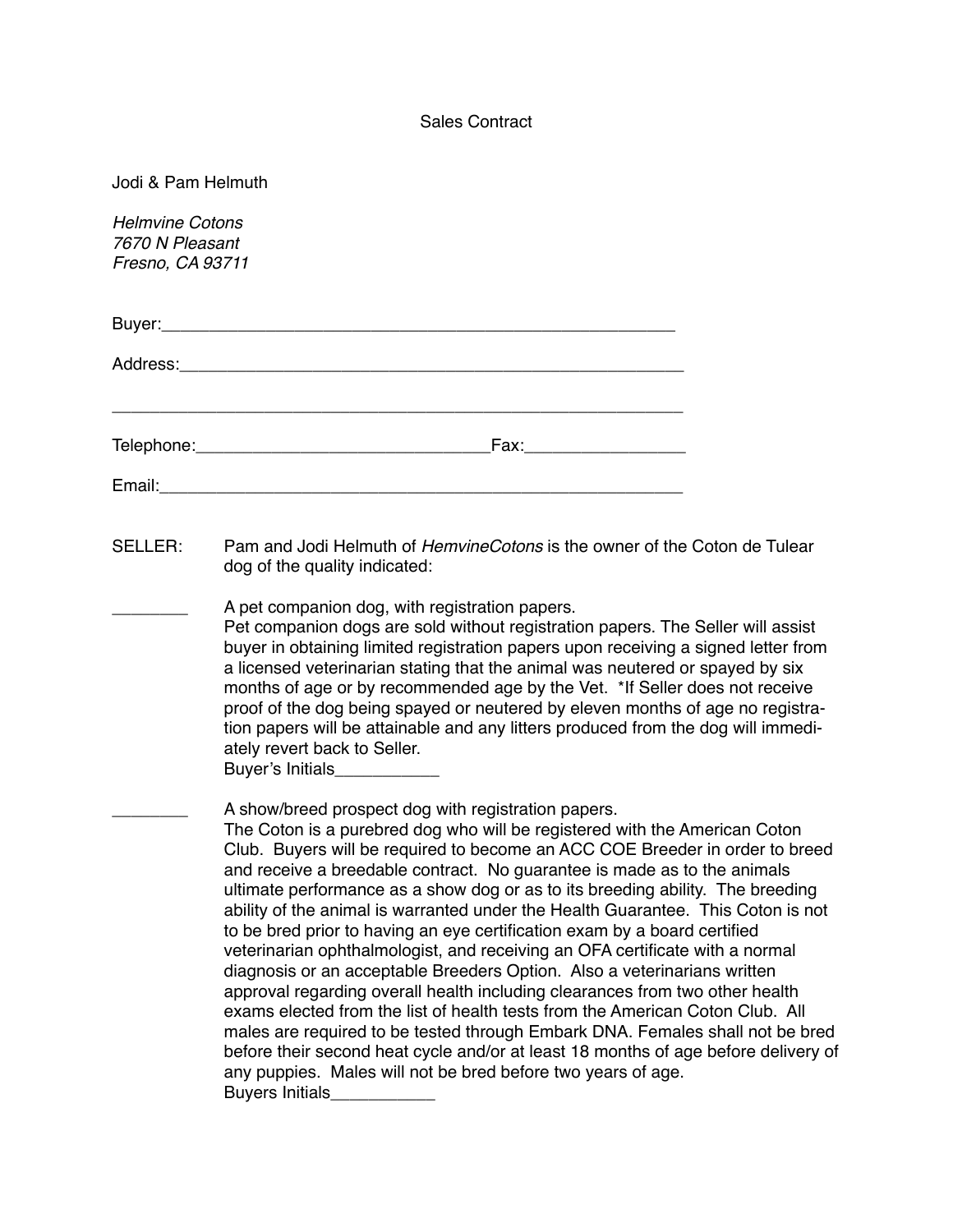The buyer wishes to acquire one Coton de Tulear puppy of the following gender: Male Female Male or Female

Born on:

| Name of Sire: |  |
|---------------|--|
|---------------|--|

Name of Dam: example and  $\text{Req#}$ 

This Puppy is a pure bred Coton de Tulear and will be registered with the American Coton Club home of the Rare Breed Coton de Tulear. The puppy bares the name *Helmvine Cotons* at which must always be used as part of the animal's official name for every circumstance, including showing,registering, and advertising. At no time shall this puppy be registered with AKC without prior consent of the Breeder.

DEPOSIT & SALE:

This puppy is sold for \$ <br> U.S. Dollars.

\* Transportation expenses are not included in this price and are the sole responsibility of the buyer.

1. The buyer will pay the seller a non-refundable deposit of \$500.00 which will be deducted from the total cost of the puppy. Checks and money orders will be made out in the name of the seller (Jodi or Pam Helmuth). Upon seller's receipt of the completed contract and deposit, the buyer will be placed in numerical order on a waiting list, ac cording to the buyer's puppy preference, of the next available litter(s). Should the seller be unable to deliver the specified puppy, the buyer will receive a full refund of the de posit, or the buyer may choose to remain on the waiting list for the next breeding. Seller cannot guarantee when said puppy will be available.

2. The final payment is due when the buyer takes possession of the puppy. The final payment shall be make in the form of cash only.

## GUARANTEES & OBLIGATIONS OF SELLER:

1. The seller warrants the puppy to be in good health, and has been examined by a licensed veterinarian. All age appropriate vaccinations will have been administered, and written proof will be provided to the buyer.

2. Should the puppy be diagnosed by a licensed veterinarian within one year of the date purchased as having a congenital defect, seller will replace the puppy/dog with one of the same sex, and of equal quality. The replacement is to be chosen solely at the seller's discretion, from seller's next available litter. Seller has the right to take the puppy/dog back unless buyer accepts the puppy/dog "as is". Buyer must provide seller written medical verification by a licensed veterinarian of a congenital defect affecting the puppy/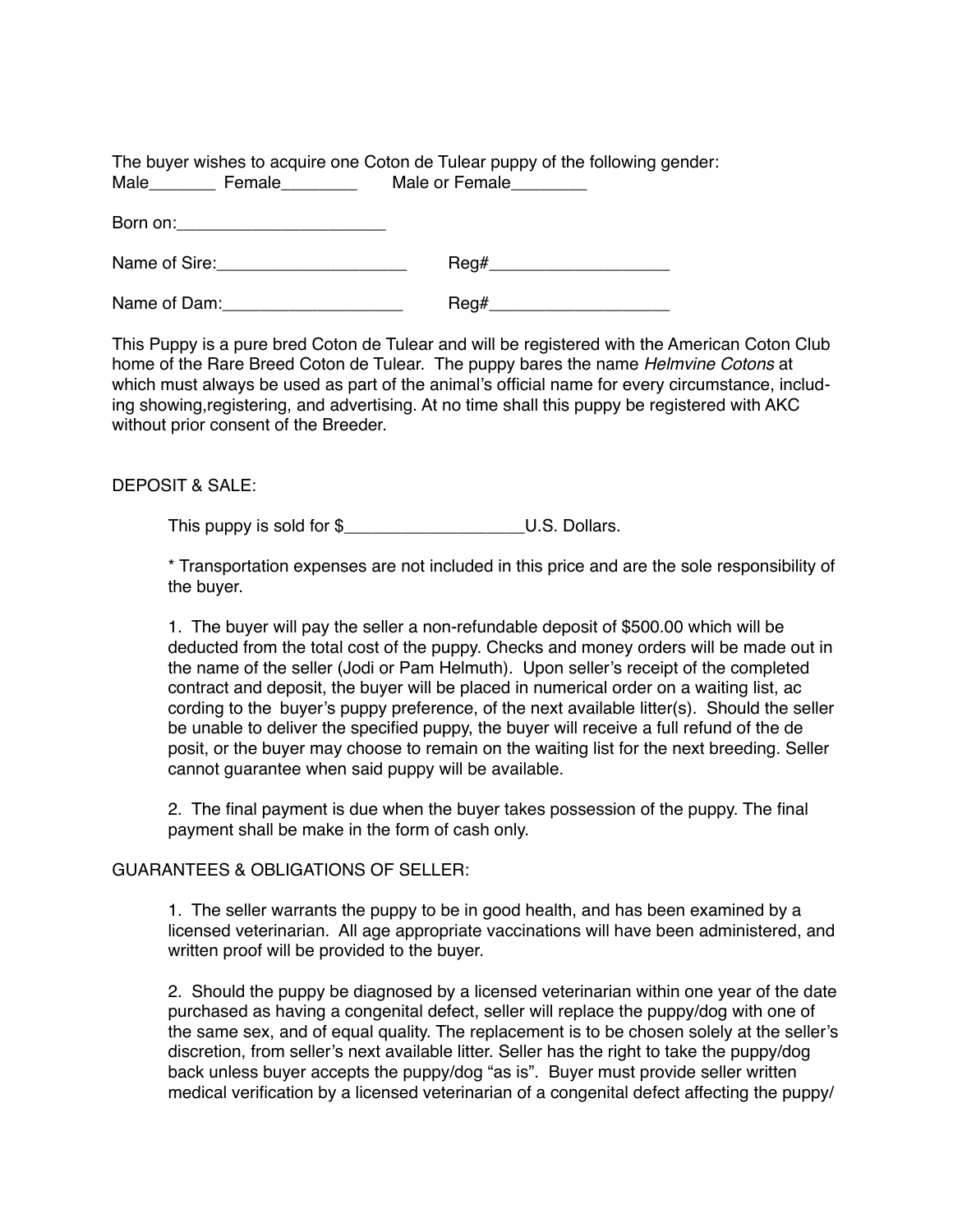dog utilization as a pet. The written diagnosis must be accompanied by supporting data for evaluation by sellers veterinarian. As a condition for replacement, buyer must spay or neuter the puppy/dog at buyer's expense. Buyer shall pay any shipping charges. In no event shall buyer be entitled to a refund of the purchase price or any part thereof because of a diagnosed congenital defect. Seller shall have no liability for cost of diagnosis or for medical care.

Buyer agree not to expose puppy to public areas where diseases can be present until the puppy has received its entire series of vaccinations.

The bite and teeth of the Coton are not included under the health warranty unless an addendum is made to the contract. Puppy canine teeth can be narrow due to the small mouths of the babies. Under no circumstances are puppy teeth to be pulled before the Coton's permanent teeth have erupted. The puppy teeth are the guides for the permanent teeth. If they are pulled early it can cause the adult teeth to fall out of correct placement. The bite and teeth placement will not be permanent until the Coton is 6 months of age. Please do not play tug of war with your baby as that can cause the bite to go awry. Keeping track of your puppy's teeth until the permanents have come all the way in is important so that any possible issues can be caught early and corrected. Please contact the breeder with any questions.

3. Seller will provide buyer with registration papers for the pedigree in a timely manner.

4. If within 18 months of purchase, the puppy/dog is diagnosed in writing by a licensed veterinarian to be unable to breed or sire puppies, and the puppy/dog has not, in fact, had any litters or sired any puppies; buyer may return the puppy/dog to seller for a replacement puppy/dog of the same sex and quality, to be chosen at sellers discretion. Seller shall have no liability to buyer for lost profits resulting from the puppy/dog inability to breed or sire pups. Buyer shall pay costs, if any, to ship the puppy/dog to buyer. Seller is not responsible for costs associated with diagnosis, vaccinations, or other regular maintenance costs. (Not applicable on puppies sold as companion pets).

## BUYERS OBLIGATIONS:

1. Buyer will have the puppy examined by a licensed veterinarian by the time the next set of vaccinations are due. Failure to have the puppy examined within 3 weeks will void the health guarantee, including the warranty concerning congenital defects.

2. Respect the puppy/dogs needs for food, shelter, socialization, vaccinations, health care, grooming and training to insure its safety and wellbeing.

3. Inform the seller of any change of address, phone number and email.

4. The buyer agree that the dog will never be given away, co-owned, sold, leased, or placed without written consent by the seller. If the buyer cannot retain the puppy/dog, the seller will be notified and have first rights to take possession back of the companion/ breedable quality puppy with a maximum refund of \$1000.00, or assist the buyer in placing the puppy/dog. The buyer/owner will be responsible for transporting the puppy/